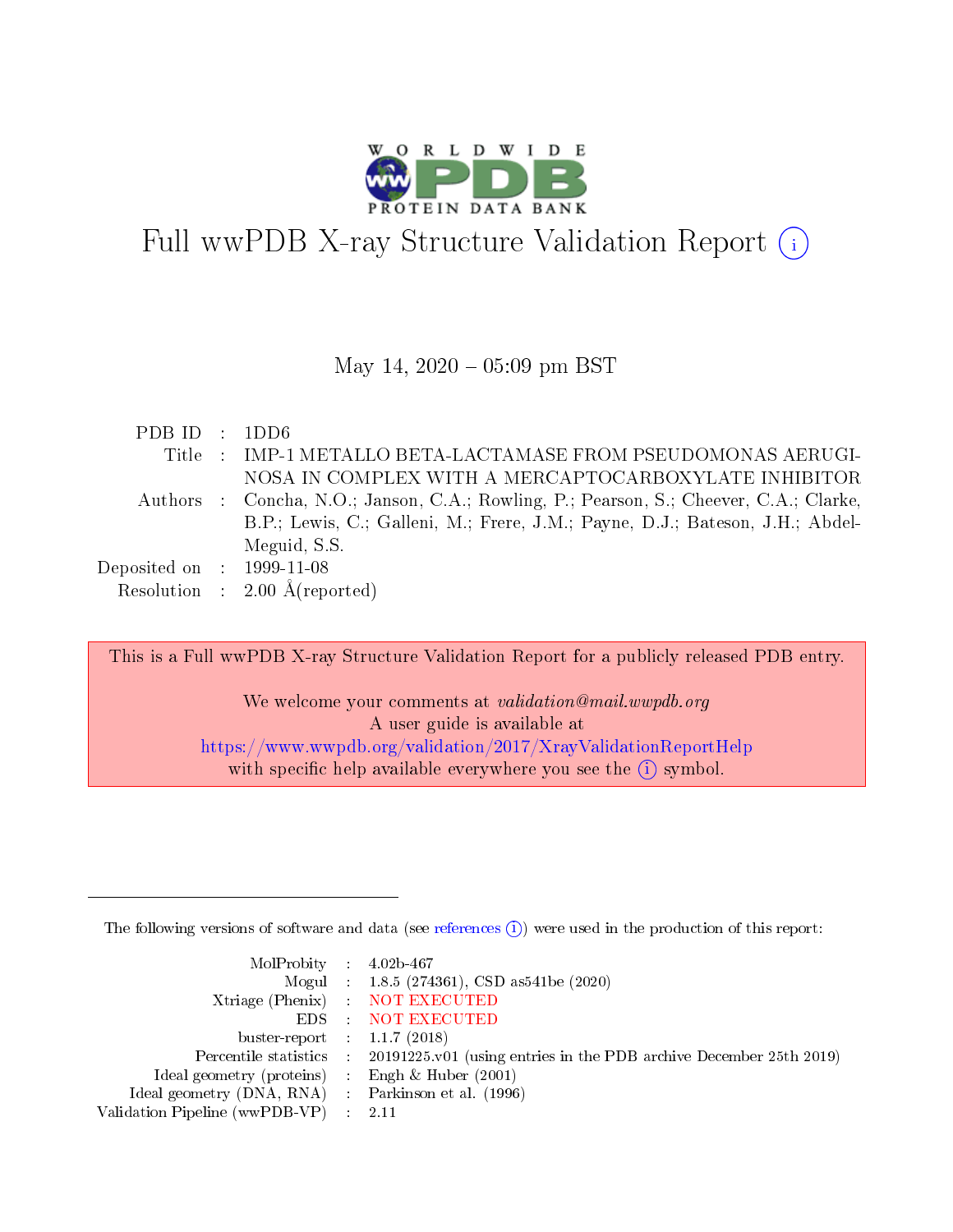## 1 [O](https://www.wwpdb.org/validation/2017/XrayValidationReportHelp#overall_quality)verall quality at a glance  $(i)$

The following experimental techniques were used to determine the structure: X-RAY DIFFRACTION

The reported resolution of this entry is 2.00 Å.

Percentile scores (ranging between 0-100) for global validation metrics of the entry are shown in the following graphic. The table shows the number of entries on which the scores are based.



| Metric                | Whole archive       | Similar resolution                                       |  |  |
|-----------------------|---------------------|----------------------------------------------------------|--|--|
|                       | (# $\rm{Entries}$ ) | $(\#\text{Entries}, \text{resolution range}(\text{\AA})$ |  |  |
| Clashscore            | 141614              | $9178(2.00-2.00)$                                        |  |  |
| Ramachandran outliers | 138981              | $9054(2.00-2.00)$                                        |  |  |
| Sidechain outliers    | 138945              | $9053(2.00-2.00)$                                        |  |  |

The table below summarises the geometric issues observed across the polymeric chains and their fit to the electron density. The red, orange, yellow and green segments on the lower bar indicate the fraction of residues that contain outliers for  $\geq=3$ , 2, 1 and 0 types of geometric quality criteria respectively. A grey segment represents the fraction of residues that are not modelled. The numeric value for each fraction is indicated below the corresponding segment, with a dot representing fractions  $\leq=5\%$ 

Note EDS was not executed.

| Mol | $\mid$ Chain $\mid$ Length | Quality of chain |     |       |  |  |  |
|-----|----------------------------|------------------|-----|-------|--|--|--|
|     | 228                        | 66%              | 28% | .5%   |  |  |  |
|     | 228                        | 68%              | 26% | $-5%$ |  |  |  |

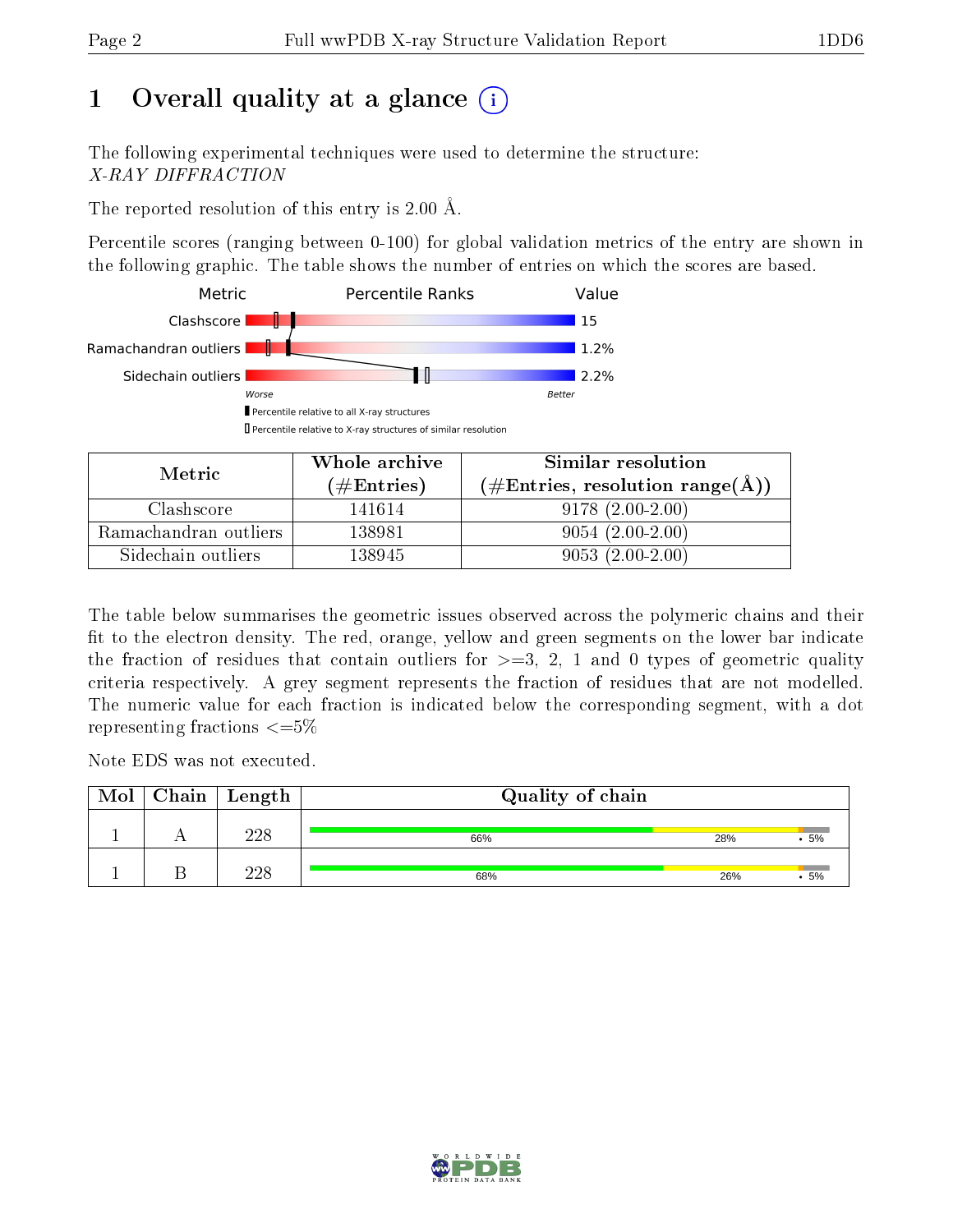# 2 Entry composition (i)

There are 5 unique types of molecules in this entry. The entry contains 3804 atoms, of which 0 are hydrogens and 0 are deuteriums.

In the tables below, the ZeroOcc column contains the number of atoms modelled with zero occupancy, the AltConf column contains the number of residues with at least one atom in alternate conformation and the Trace column contains the number of residues modelled with at most 2 atoms.

• Molecule 1 is a protein called IMP-1 METALLO BETA-LACTAMASE.

| Mol | $\vert$ Chain $\vert$ Residues | Atoms       |                |  |  | $\text{ZeroOcc} \mid \text{AltConf} \mid \text{Trace}$ |  |  |
|-----|--------------------------------|-------------|----------------|--|--|--------------------------------------------------------|--|--|
|     | 216                            | $\rm Total$ | $C = N$        |  |  |                                                        |  |  |
|     |                                | 1695        | 1099 278 317 1 |  |  |                                                        |  |  |
|     | 217                            |             | Total C N O S  |  |  |                                                        |  |  |
|     |                                | 1697        | 1101 279 316 1 |  |  |                                                        |  |  |

• Molecule 2 is SULFATE ION (three-letter code: SO4) (formula:  $O_4S$ ).



|  | $Mol$   Chain   Residues | Atoms |  |  | $ZeroOcc$   AltConf |  |
|--|--------------------------|-------|--|--|---------------------|--|
|  |                          | Total |  |  |                     |  |

• Molecule 3 is ZINC ION (three-letter code: ZN) (formula: Zn).

|  | Mol   Chain   Residues | Atoms | $ZeroOcc$   AltConf |  |
|--|------------------------|-------|---------------------|--|
|  |                        | Fotal |                     |  |

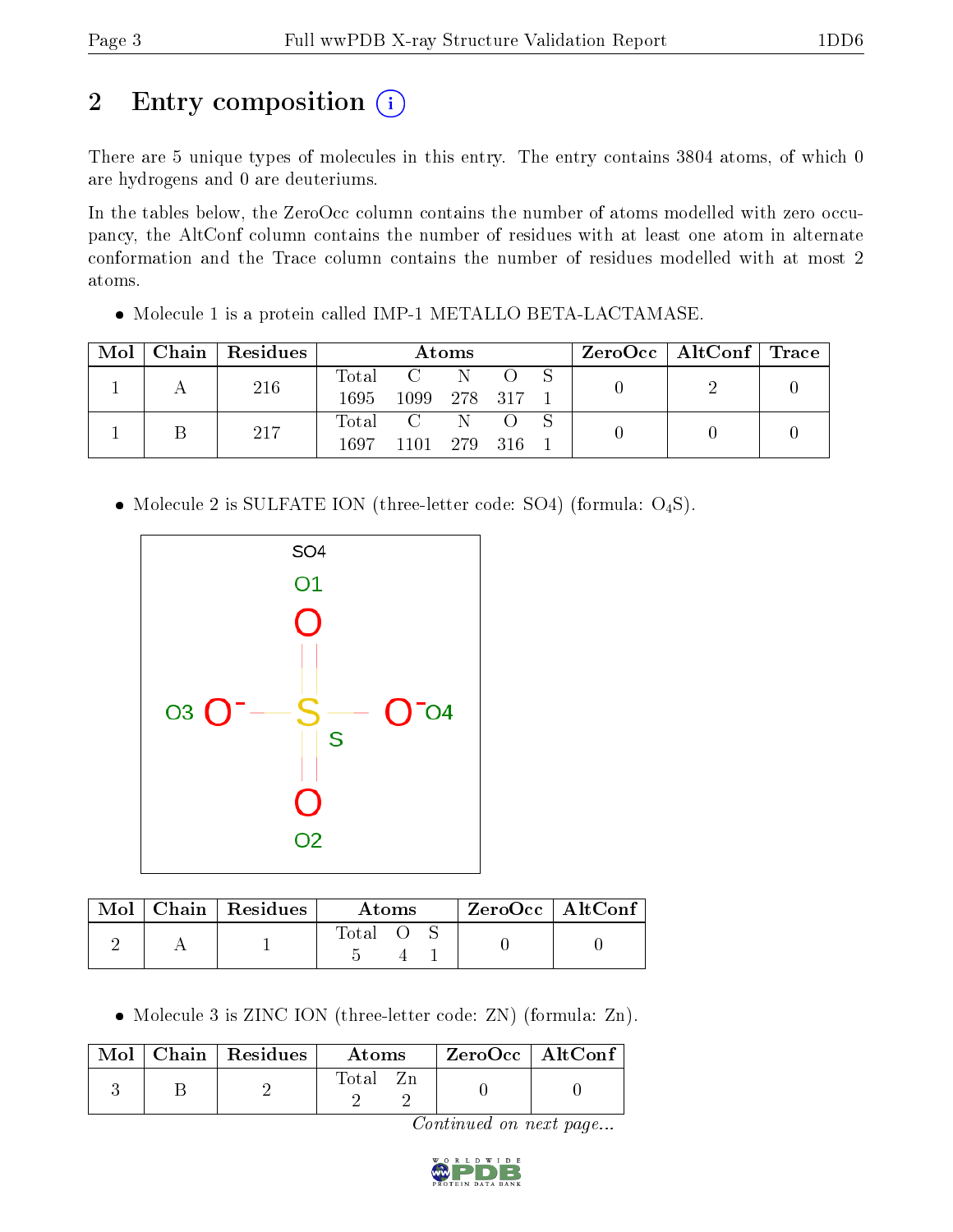Continued from previous page...

|  | $\text{Mol}$   Chain   Residues | Atoms | $ZeroOcc$   AltConf |  |
|--|---------------------------------|-------|---------------------|--|
|  |                                 | Total |                     |  |

 Molecule 4 is (2-MERCAPTOMETHYL-4-PHENYL-BUTYRYLIMINO)-(5-TETRAZO L-1-YLMETHYL-THIOPHEN-2-YL)-ACETIC ACID (three-letter code: MCI) (formula:  $C_{19}H_{19}N_5O_3S_2$ .



|  |  | $Mol$   Chain   Residues | Atoms         |  |        | ZeroOcc   AltConf |  |  |
|--|--|--------------------------|---------------|--|--------|-------------------|--|--|
|  |  |                          | Total C N O S |  |        |                   |  |  |
|  |  | 29                       | 19 5 3 2      |  |        |                   |  |  |
|  |  |                          | Total C N O S |  |        |                   |  |  |
|  |  |                          | 34            |  | 20 9 3 |                   |  |  |

Molecule 5 is water.

|               | $Mol$   Chain   Residues | Atoms                 | $ZeroOcc \mid AltConf \mid$ |
|---------------|--------------------------|-----------------------|-----------------------------|
| $\mathcal{D}$ | 216                      | Total<br>- 216<br>216 |                             |
| $\mathcal{L}$ | 124                      | Total<br>194<br>194   |                             |

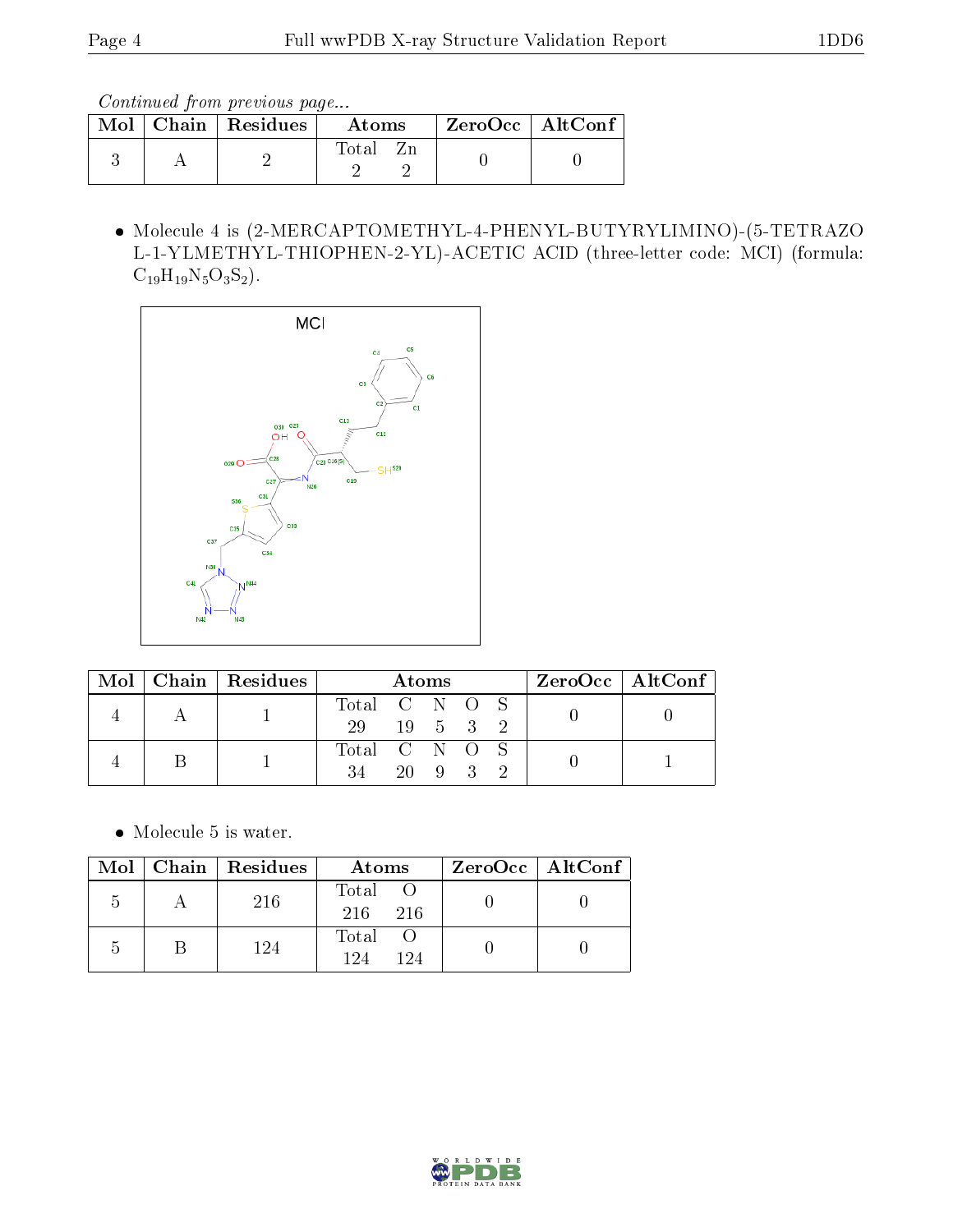## 3 Residue-property plots  $(i)$

These plots are drawn for all protein, RNA and DNA chains in the entry. The first graphic for a chain summarises the proportions of the various outlier classes displayed in the second graphic. The second graphic shows the sequence view annotated by issues in geometry. Residues are colorcoded according to the number of geometric quality criteria for which they contain at least one outlier: green  $= 0$ , yellow  $= 1$ , orange  $= 2$  and red  $= 3$  or more. Stretches of 2 or more consecutive residues without any outlier are shown as a green connector. Residues present in the sample, but not in the model, are shown in grey.

Note EDS was not executed.



• Molecule 1: IMP-1 METALLO BETA-LACTAMASE

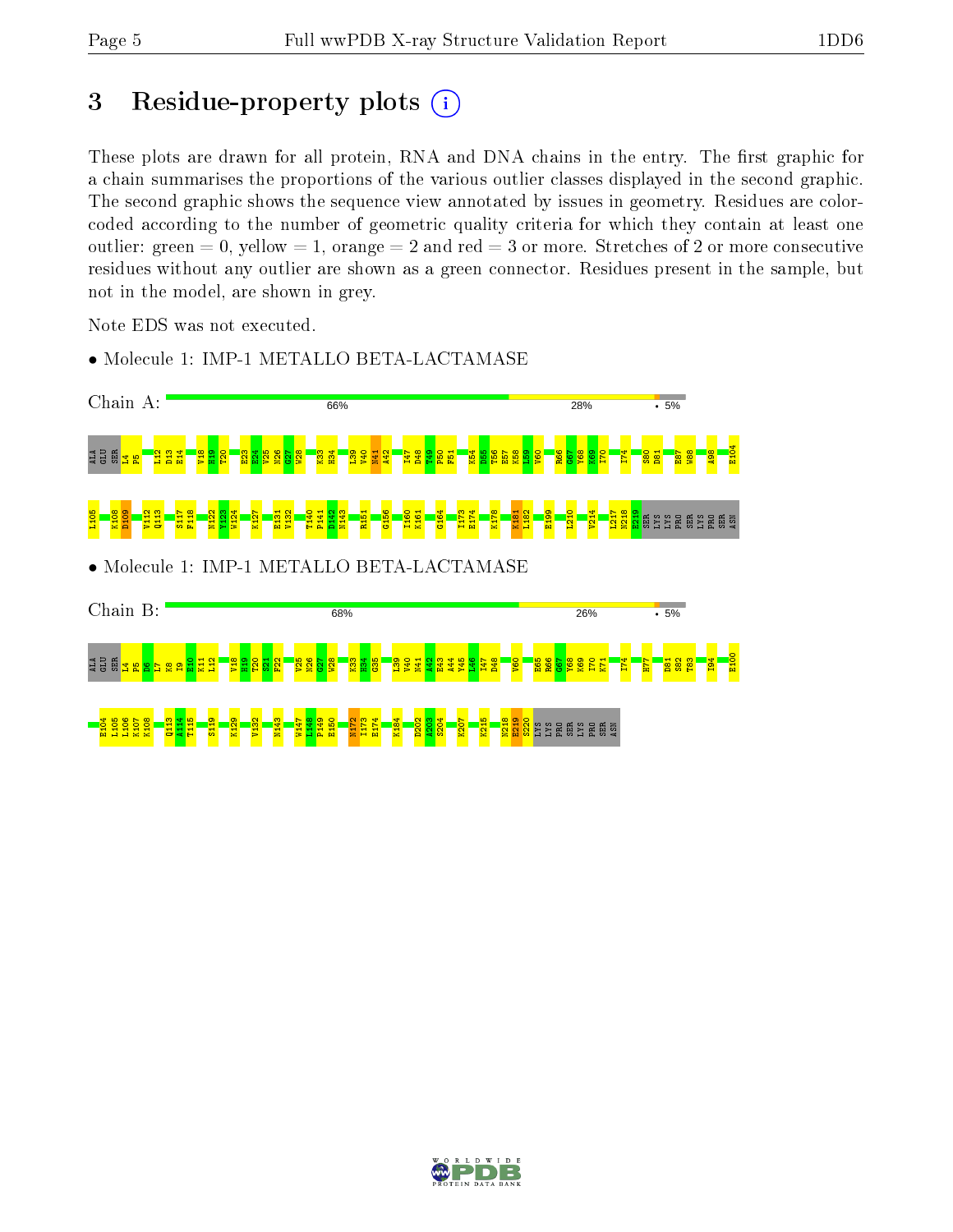## 4 Data and refinement statistics  $(i)$

Xtriage (Phenix) and EDS were not executed - this section is therefore incomplete.

| Property                               | Value                                                        | Source    |  |
|----------------------------------------|--------------------------------------------------------------|-----------|--|
| Space group                            | P 21 21 21                                                   | Depositor |  |
| Cell constants                         | $49.30\text{\AA}$<br>$203.30\text{\AA}$<br>$51.20\text{\AA}$ | Depositor |  |
| a, b, c, $\alpha$ , $\beta$ , $\gamma$ | $90.00^\circ$<br>$90.00^\circ$<br>$90.00^\circ$              |           |  |
| Resolution $(A)$                       | 20.00<br>$-2.00$                                             | Depositor |  |
| % Data completeness                    | $94.1(20.00-2.00)$                                           | Depositor |  |
| (in resolution range)                  |                                                              |           |  |
| $\mathrm{R}_{merge}$                   | 0.10                                                         | Depositor |  |
| $\mathrm{R}_{sym}$                     | (Not available)                                              | Depositor |  |
| Refinement program                     | <b>CNS</b>                                                   | Depositor |  |
| $R, R_{free}$                          | 0.198<br>0.259<br>$\mathbf{A}$                               | Depositor |  |
| Estimated twinning fraction            | No twinning to report.                                       | Xtriage   |  |
| Total number of atoms                  | 3804                                                         | wwPDB-VP  |  |
| Average B, all atoms $(A^2)$           | 36.0                                                         | wwPDB-VP  |  |

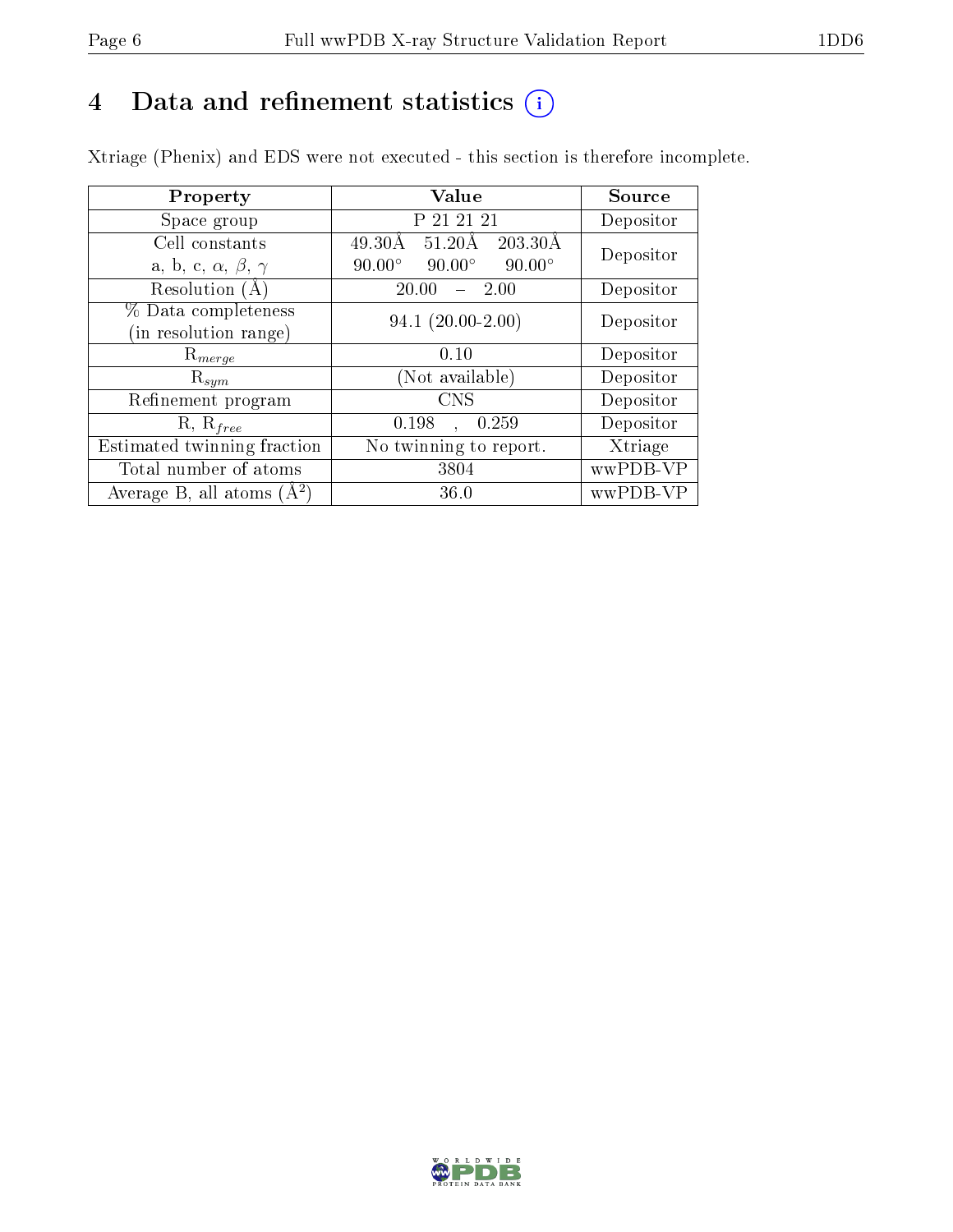## 5 Model quality  $(i)$

## 5.1 Standard geometry  $(i)$

Bond lengths and bond angles in the following residue types are not validated in this section: ZN, SO4, MCI

The Z score for a bond length (or angle) is the number of standard deviations the observed value is removed from the expected value. A bond length (or angle) with  $|Z| > 5$  is considered an outlier worth inspection. RMSZ is the root-mean-square of all Z scores of the bond lengths (or angles).

| Mol | Chain |             | Bond lengths | Bond angles |                    |  |
|-----|-------|-------------|--------------|-------------|--------------------|--|
|     |       | <b>RMSZ</b> | $\# Z  > 5$  | RMSZ        | $\# Z  > 5$        |  |
|     |       | 0.73        | 0/1750       | 0.85        | $1/2376$ $(0.0\%)$ |  |
|     | B     | 0.52        | 0/1741       | 0.80        | $2/2364$ $(0.1\%)$ |  |
| AĦ  | АH    | 0.63        | 0/3491       | 0.83        | $3/4740(0.1\%)$    |  |

There are no bond length outliers.

All (3) bond angle outliers are listed below:

| Mol | Chain |    | $\vert$ Res $\vert$ Type | Atoms     |         | Observed $(^\circ)$ | $\mid$ Ideal( $^o$ ) |
|-----|-------|----|--------------------------|-----------|---------|---------------------|----------------------|
|     |       |    | A SP                     | CB-CG-OD1 | 5.33    | 123 10              | 118.30               |
|     |       |    | A SP                     | CB-CG-OD1 | . 5.11  | 122.90              | 118.30               |
|     |       | 35 | GLY                      | N-CA-C    | $-5.07$ | 100.43              | 113 10               |

There are no chirality outliers.

There are no planarity outliers.

## 5.2 Too-close contacts  $(i)$

In the following table, the Non-H and H(model) columns list the number of non-hydrogen atoms and hydrogen atoms in the chain respectively. The H(added) column lists the number of hydrogen atoms added and optimized by MolProbity. The Clashes column lists the number of clashes within the asymmetric unit, whereas Symm-Clashes lists symmetry related clashes.

|  |      |      |    | Mol   Chain   Non-H   H(model)   H(added)   Clashes   Symm-Clashes |
|--|------|------|----|--------------------------------------------------------------------|
|  | 1695 | 1699 | 54 |                                                                    |
|  | 1697 | 1705 | 52 |                                                                    |
|  |      |      |    |                                                                    |
|  |      |      |    |                                                                    |
|  |      |      |    |                                                                    |
|  |      |      |    |                                                                    |

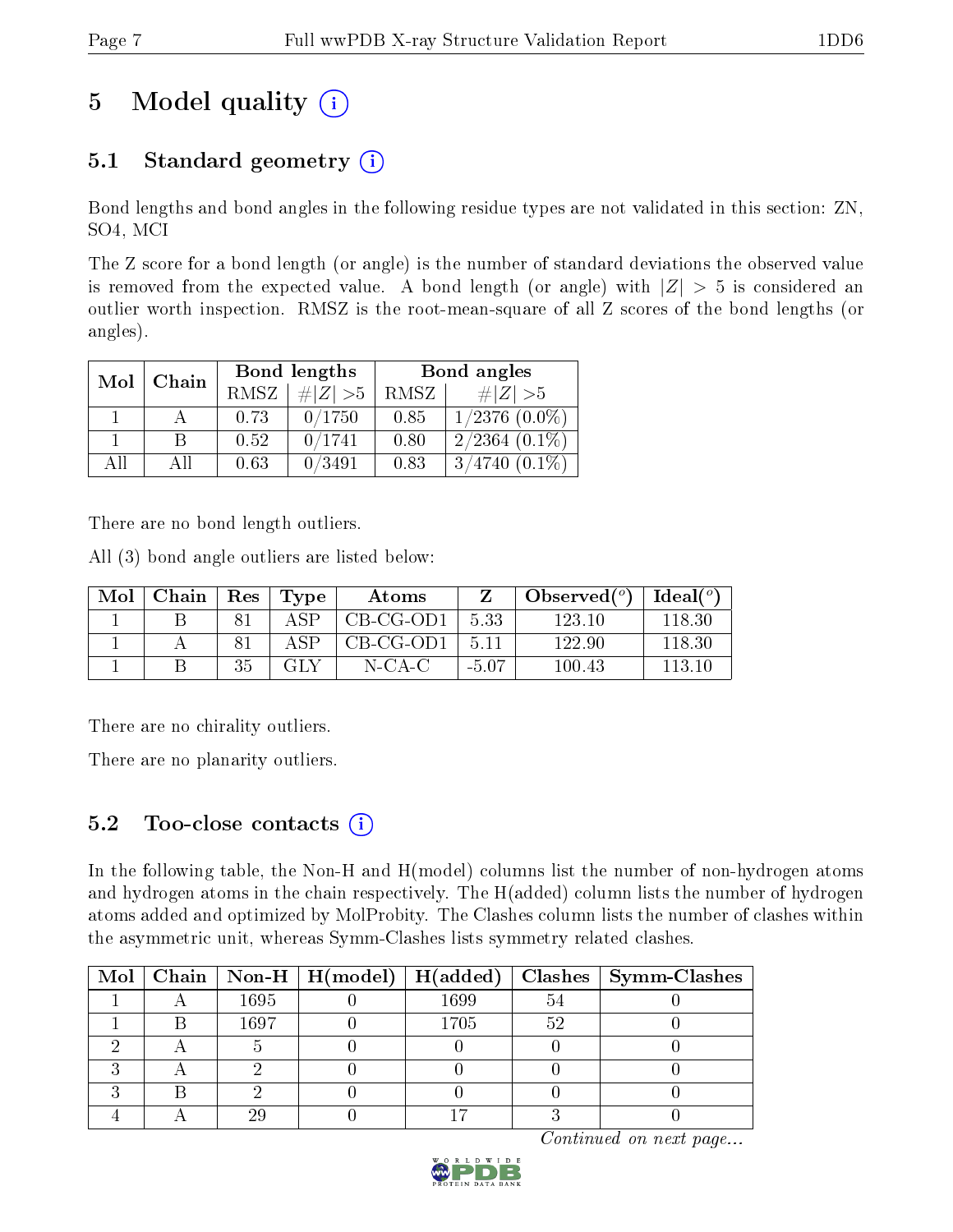| <u>oo issanaa oo jiro ila jiro soo aa jiray jorra</u> |  |      |  |      |  |                                                                    |
|-------------------------------------------------------|--|------|--|------|--|--------------------------------------------------------------------|
|                                                       |  |      |  |      |  | Mol   Chain   Non-H   H(model)   H(added)   Clashes   Symm-Clashes |
|                                                       |  |      |  |      |  |                                                                    |
|                                                       |  | 216  |  |      |  |                                                                    |
|                                                       |  | 124  |  |      |  |                                                                    |
|                                                       |  | 3804 |  | 3427 |  |                                                                    |

Continued from previous page...

The all-atom clashscore is defined as the number of clashes found per 1000 atoms (including hydrogen atoms). The all-atom clashscore for this structure is 15.

All (107) close contacts within the same asymmetric unit are listed below, sorted by their clash magnitude.

| Atom-1                             | Atom-2                      | Interatomic       | Clash           |
|------------------------------------|-----------------------------|-------------------|-----------------|
|                                    |                             | distance $(\AA)$  | overlap $(\AA)$ |
| 1:B:108:LYS:HB3                    | 5:B:617:HOH:O               | $\overline{1.55}$ | 1.05            |
| 1:B:70:ILE:HB                      | 5:B:673:HOH:O               | 1.69              | 0.92            |
| 1:B:105:LEU:HA                     | 5:B:617:HOH:O               | 1.69              | 0.91            |
| 1:A:58:LYS:HB2                     | 1: A:58:LYS:NZ              | 1.88              | 0.86            |
| 1:B:43:GLU:HG2                     | 1: B:69: LYS: HE3           | 1.59              | 0.85            |
| 1:A:4:LEU:HB3                      | 1: A:5: PRO:HD3             | 1.60              | 0.83            |
| 1:A:4:LEU:HA                       | 5:A:748:HOH:O               | 1.78              | 0.81            |
| $1:B:11:\overline{\text{LYS:HG3}}$ | 5:B:613:HOH:O               | 1.80              | 0.80            |
| 1:B:218:ASN:C                      | 1:B:220:SER:H               | 1.84              | 0.80            |
| 1:A:181:LYS:HE2                    | 1:A:181:LYS:HA              | 1.64              | 0.79            |
| 1: A:58: LYS: HB2                  | 1: A:58: LYS: HZ3           | 1.53              | 0.72            |
| 1:B:45:TYR:OH                      | 1:B:71:LYS:HD3              | 1.92              | 0.69            |
| 1: A:178: LYS: HD2                 | 5: A:616:HOH:O              | $\overline{1.91}$ | 0.69            |
| 1:B:43:GLU:OE2                     | 1:B:71:LYS:HD2              | 1.92              | 0.69            |
| 1:A:174:GLU:OE2                    | 1:A:217:LEU:HD11            | 1.94              | 0.66            |
| 1:B:108:LYS:NZ                     | 1:B:108:LYS:HB2             | $\overline{2.11}$ | 0.65            |
| 1:B:65:GLU:HB2                     | 5:B:627:HOH:O               | 1.95              | 0.65            |
| 1:B:215:LYS:O                      | 1:B:219:GLU:HG2             | $\overline{1.96}$ | 0.64            |
| 1:B:60:VAL:HG13                    | 1:B:70:ILE:HG13             | 1.78              | 0.64            |
| 1:A:199:GLU:HG2                    | 5:A:655:HOH:O               | 1.97              | 0.64            |
| 1:B:39:LEU:HD13                    | 1: B:68:TYR:CE2             | 2.33              | 0.63            |
| 1:A:161:LYS:HB3                    | 1:A:164:GLY:O               | 1.99              | 0.63            |
| 1:A:108:LYS:HB2                    | 5:A:761:HOH:O               | 1.99              | 0.61            |
| 1: A:58:LYS:HB2                    | 1: A:58: LYS: HZ2           | 1.64              | 0.61            |
| 1:A:LEU:CB                         | 1: A:5: PRO:HD3             | $\overline{2.29}$ | 0.60            |
| 1:B:43:GLU:HG2                     | 1: B:69: LYS:CE             | 2.31              | 0.60            |
| 1:B:147:TRP:CD1                    | 1:B:149:PRO:HG3             | 2.37              | 0.59            |
| 1:B:113:GLN:HG3                    | 5:B:601:HOH:O               | $2.01\,$          | 0.58            |
| 1:A:113:GLN:NE2                    | 5:A:560:HOH:O               | 2.37              | 0.57            |
| 1:A:181:LYS:HE2                    | $1:A:\overline{181:LYS:CA}$ | $\overline{2.33}$ | 0.57            |

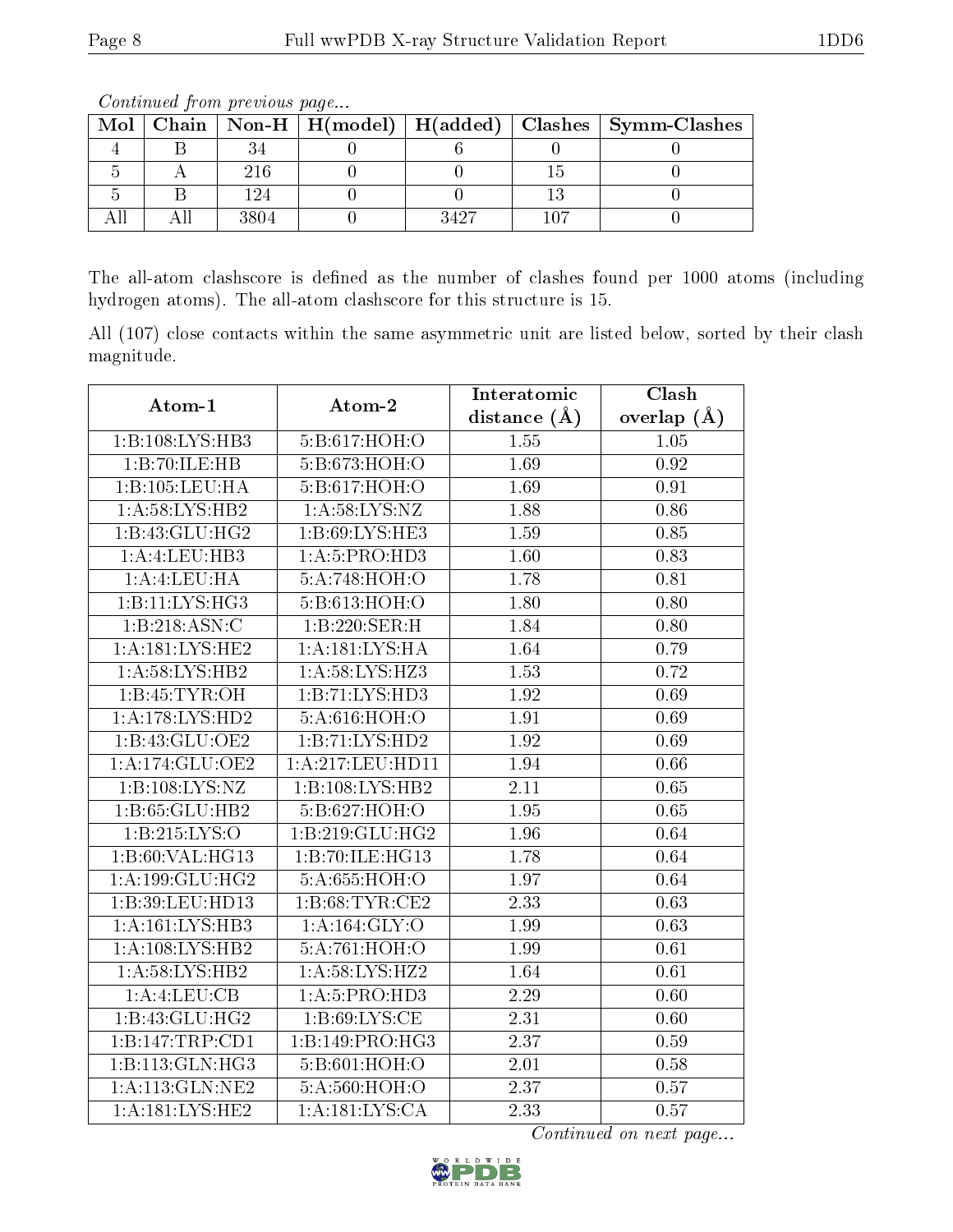| $P$ is a set of $P$ is a set of $P$ and $P$ and $P$<br>Atom-1 | Atom-2            | Interatomic    | Clash           |
|---------------------------------------------------------------|-------------------|----------------|-----------------|
|                                                               |                   | distance $(A)$ | overlap $(\AA)$ |
| 1:B:218:ASN:C                                                 | 1:B:220:SER:N     | 2.54           | 0.57            |
| 1:B:47:ILE:O                                                  | 1:B:48:ASP:HB2    | 2.05           | 0.56            |
| 1:B:108:LYS:HZ2                                               | 1:B:108:LYS:HB2   | 1.70           | 0.56            |
| 1:A:13:ASP:CG                                                 | 1:A:151:ARG:HD2   | 2.26           | 0.55            |
| 1:B:107:LYS:HB2                                               | 1:B:113:GLN:OE1   | 2.06           | 0.55            |
| 1:B:184:LYS:NZ                                                | 1:B:207:LYS:HB2   | 2.21           | $0.55\,$        |
| 1:A:13:ASP:OD2                                                | 1:A:151:ARG:HD2   | 2.06           | 0.55            |
| 1: A:58: LYS:CB                                               | 1: A:58: LYS: HZ3 | 2.20           | 0.54            |
| 1: A:20:THR:OG1                                               | 1: A:34: HIS: HD2 | 1.89           | 0.54            |
| 1:B:218:ASN:O                                                 | 1:B:220:SER:N     | 2.40           | 0.54            |
| 1:B:4:LEU:HB3                                                 | 1:B:5:PRO:CD      | 2.38           | 0.54            |
| 1:B:207:LYS:HD3                                               | 5:B:599:HOH:O     | 2.07           | 0.54            |
| 1: A:58: LYS: NZ                                              | 5:A:729:HOH:O     | 2.41           | 0.53            |
| 1: A: 127: LYS: HG2                                           | 5:A:643:HOH:O     | $2.10\,$       | 0.51            |
| 1:B:204:SER:HB3                                               | 5:B:648:HOH:O     | 2.11           | 0.50            |
| 1:B:7:LEU:HD12                                                | 1:B:20:THR:O      | 2.11           | 0.50            |
| 1: A:60: VAL:HG13                                             | 1:A:70:ILE:HG13   | 1.93           | 0.50            |
| 1:A:182:LEU:HD11                                              | 5:A:723:HOH:O     | 2.11           | 0.50            |
| 1:B:60:VAL:HG13                                               | 1:B:70:ILE:CG1    | 2.41           | 0.49            |
| $1:B:172:ASN:\overline{C}$                                    | 1:B:172:ASN:HD22  | 2.15           | 0.49            |
| 1:A:98:ALA:O                                                  | 1:A:117:SER:HA    | 2.12           | 0.49            |
| 1: B: 8: LYS: C                                               | 1:B:9:ILE:HD12    | 2.33           | 0.48            |
| 1: A:51:PHE:HB2                                               | 5:A:744:HOH:O     | 2.14           | 0.48            |
| 1:B:74:ILE:HD12                                               | 1:B:132:VAL:HG21  | 1.96           | 0.48            |
| 1:B:40:VAL:O                                                  | 1:B:40:VAL:HG23   | 2.15           | 0.47            |
| 1:B:9:ILE:HD12                                                | 1:B:9:ILE:N       | 2.30           | 0.47            |
| 1:B:202:ASP:HB2                                               | 5:B:568:HOH:O     | 2.14           | 0.47            |
| 1: A:140:THR:HB                                               | 1:A:141:PRO:CD    | 2.45           | 0.47            |
| 1: A: 105: LEU: HD23                                          | 1: A:108:LYS:HE3  | 1.97           | 0.47            |
| 1: A:57: GLU: HG2                                             | 1:A:88:TRP:CZ2    | 2.50           | 0.47            |
| 1: A: 105: LEU: HD23                                          | 1: A:108:LYS:CE   | 2.46           | 0.46            |
| 1:A:47:ILE:O                                                  | 1:A:48:ASP:HB2    | 2.16           | 0.46            |
| 1:B:74:ILE:CD1                                                | 1:B:132:VAL:HG21  | 2.45           | 0.46            |
| 1:A:23:GLU:HG3                                                | 4: A:550: MCI: C6 | 2.46           | 0.45            |
| 1:A:50:PRO:H <sub>D2</sub>                                    | 1: A:56:THR:OG1   | 2.17           | 0.45            |
| 1:A:12:LEU:HB2                                                | 1: A:18: VAL:HG23 | 1.99           | 0.45            |
| 1: A: 13: ASP: OD1                                            | 1: A:14: GLU:N    | 2.48           | 0.45            |
| 1:B:94:ILE:HD13                                               | 5:B:673:HOH:O     | 2.16           | 0.45            |
| 1:B:100:GLU:HG3                                               | 1:B:119:SER:HB3   | 1.99           | 0.45            |
| 1:B:129:LYS:HE2                                               | 1:B:150:GLU:OE1   | 2.17           | 0.44            |
| 1:B:66:ARG:HH11                                               | 1:B:66:ARG:HG3    | 1.82           | 0.44            |

Continued from previous page...

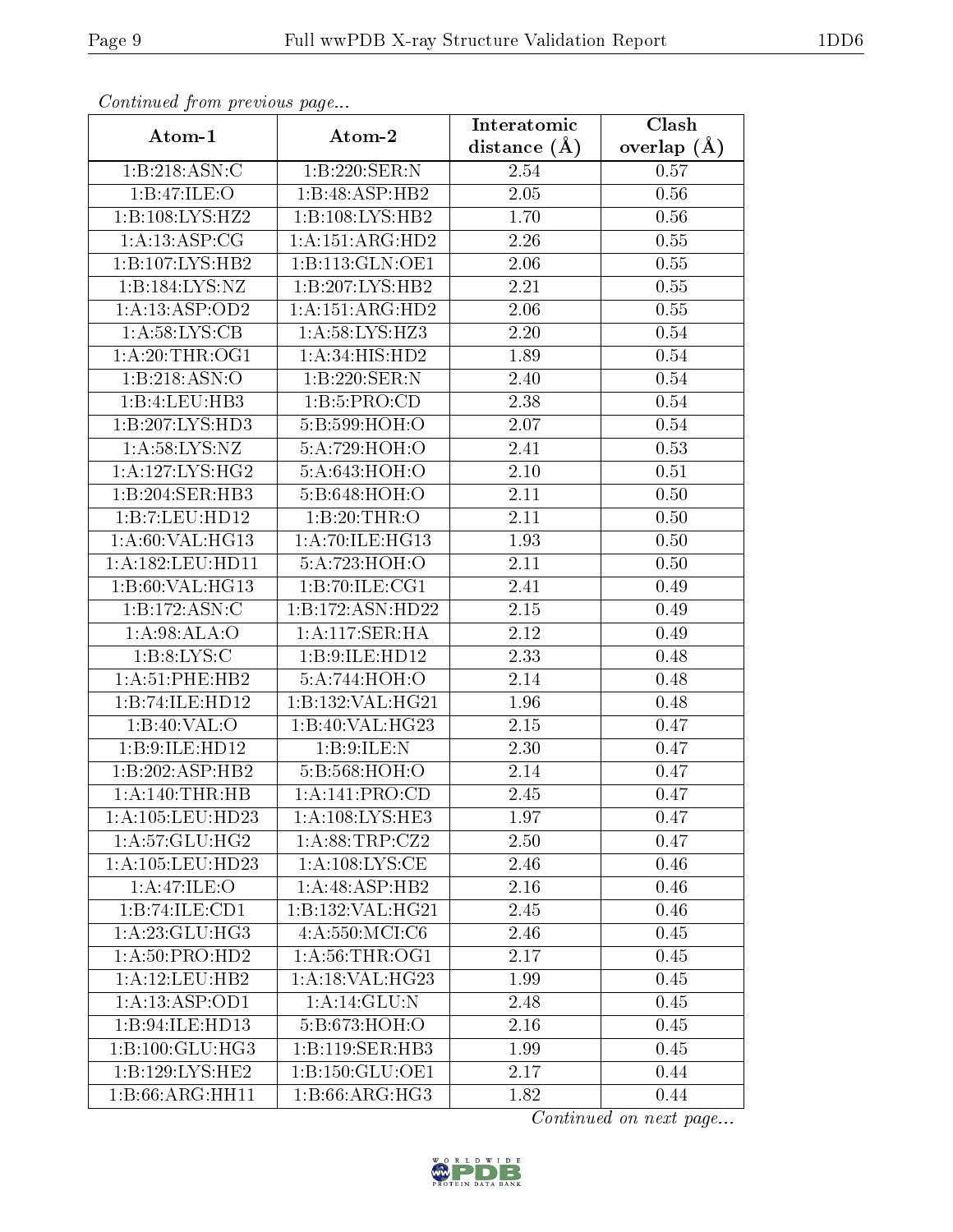|                              | $\cdots$ $\cdots$ $\cdots$ $\cdots$ | Interatomic    | Clash           |
|------------------------------|-------------------------------------|----------------|-----------------|
| Atom-1                       | Atom-2                              | distance $(A)$ | overlap $(\AA)$ |
| 1:B:108:LYS:NZ               | 1:B:108:LYS:CB                      | 2.81           | 0.44            |
| 1:A:33:LYS:HB2               | 4:A:550:MCI:H51                     | 1.99           | 0.44            |
| 1:A:54:LYS:HD2               | 5:A:599:HOH:O                       | 2.17           | 0.44            |
| 1:B:25:VAL:CG2               | 1:B:28:TRP:HB2                      | 2.48           | 0.43            |
| 1:A:39:LEU:HD13              | 1: A:68:TYR:CZ                      | 2.53           | 0.43            |
| 1: A: 105: LEU: O            | 1:A:109:ASP:HB2                     | 2.18           | 0.43            |
| 1:A:40:VAL:O                 | 1:A:41:ASN:C                        | 2.56           | 0.43            |
| 1: A:66: ARG:HH11            | 1: A:66: ARG: HG3                   | 1.84           | 0.43            |
| 1:B:12:LEU:HB2               | 1:B:18:VAL:HG23                     | 2.00           | 0.43            |
| 1: A:178: LYS: HD3           | 5:A:753:HOH:O                       | 2.18           | 0.43            |
| 1:A:210:LEU:O                | 1:A:214:VAL:HG23                    | 2.19           | 0.42            |
| 1: A: 105: LEU: HA           | 1: A:108:LYS:HE3                    | 2.02           | 0.42            |
| 1:A:87:GLU:HG2               | 1:A:112:VAL:H G21                   | 2.01           | 0.42            |
| $1:$ A:25:VAL:HG12           | 1:A:28:TRP:HD1                      | 1.85           | 0.42            |
| 1:B:5:PRO:HG2                | 1:B:22:PHE:CG                       | 2.54           | 0.42            |
| 1:B:184:LYS:HZ3              | 1:B:207:LYS:HB2                     | 1.82           | 0.42            |
| 1:B:44:ALA:HB3               | 1:B:70:ILE:HD13                     | 2.01           | 0.42            |
| 1:A:104[A]:GLU:OE2           | 5:A:761:HOH:O                       | 2.22           | 0.41            |
| 1:A:173:ILE:HD12             | 1: A:173: ILE: HA                   | 1.94           | 0.41            |
| 1:B:94:ILE:CG2               | 5:B:673:HOH:O                       | 2.68           | 0.41            |
| 1: A: 156: GLY: HA3          | 1: A:160: ILE: CG1                  | 2.51           | 0.41            |
| 1:A:41:ASN:O                 | 1:A:42:ALA:HB3                      | 2.20           | 0.41            |
| 1:B:173:ILE:HG22             | 1:B:174:GLU:OE2                     | 2.21           | 0.41            |
| 1:B:100:GLU:OE1              | 1:B:119:SER:HB3                     | 2.20           | 0.41            |
| $1:A:174:GL\overline{U:HG2}$ | 5:A:679:HOH:O                       | 2.21           | 0.41            |
| 1:A:51:PHE:HE1               | 1:A:80[A]:SER:HG                    | 1.65           | 0.41            |
| 1:B:115:THR:HG21             | 5:B:598:HOH:O                       | 2.20           | 0.41            |
| 1:B:66:ARG:NH1               | 5:B:627:HOH:O                       | 2.53           | 0.41            |
| 1:A:4:LEU:CB                 | 1: A:5: PRO:CD                      | 2.97           | 0.40            |
| 1:B:77:HIS:CE1               | 1: B:82: SER:OG                     | 2.74           | 0.40            |
| 1:B:83:THR:HG21              | 1:B:106:LEU:HD21                    | 2.02           | 0.40            |
| 4: A: 550: MCI:H131          | 5:A:620:HOH:O                       | 2.20           | 0.40            |
| 1:A:124:TRP:CZ3              | 1:A:131:GLU:HB2                     | 2.56           | 0.40            |
| 1: A:118: PHE: CZ            | 1:A:132:VAL:HG11                    | 2.56           | 0.40            |
| 1: A:26: ASN: HA             | 5:A:664:HOH:O                       | 2.20           | 0.40            |

Continued from previous page...

There are no symmetry-related clashes.

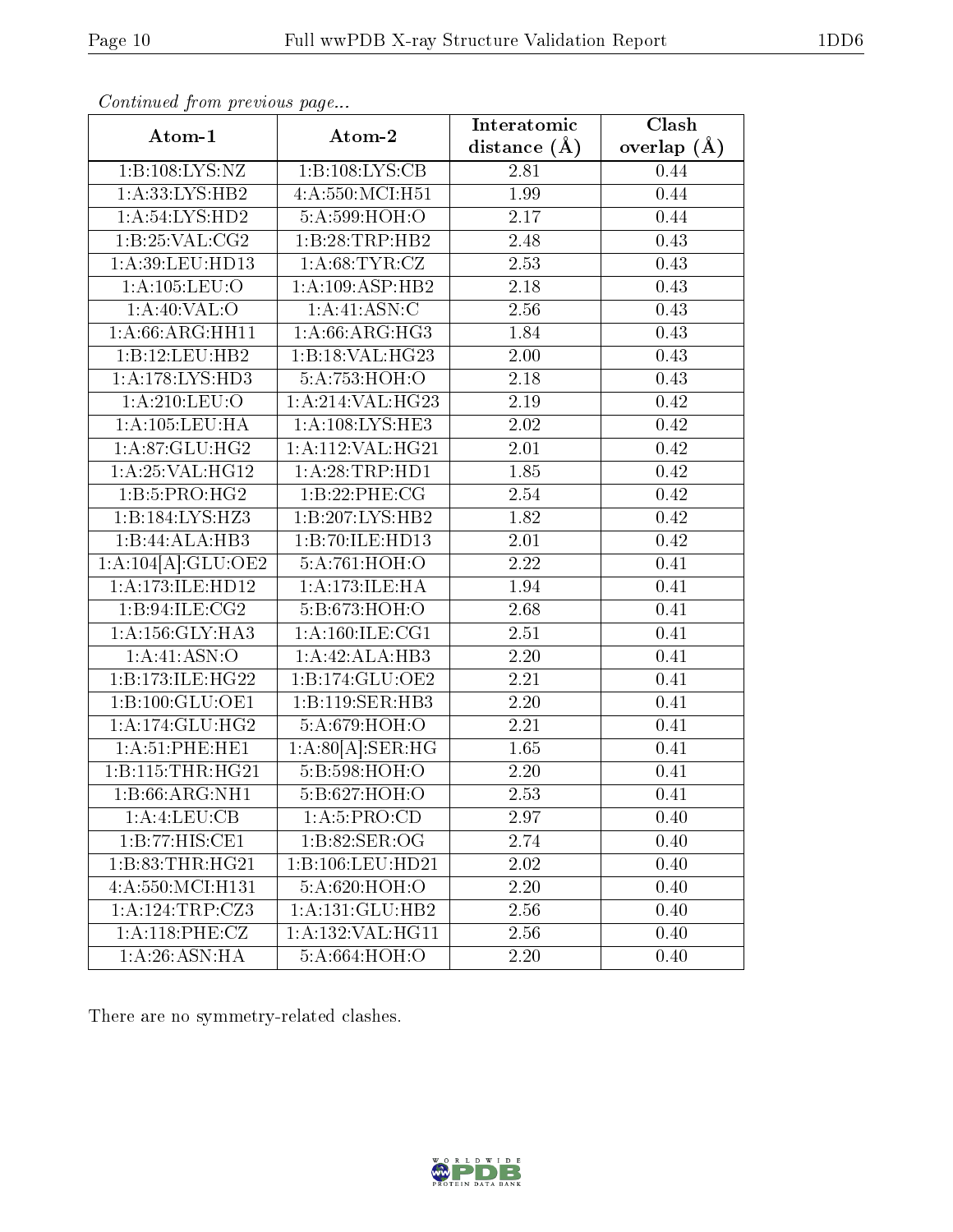## 5.3 Torsion angles (i)

#### 5.3.1 Protein backbone  $(i)$

In the following table, the Percentiles column shows the percent Ramachandran outliers of the chain as a percentile score with respect to all X-ray entries followed by that with respect to entries of similar resolution.

The Analysed column shows the number of residues for which the backbone conformation was analysed, and the total number of residues.

| Mol | Chain | Analysed         | Favoured     | Allowed   | Outliers | Percentiles                                    |
|-----|-------|------------------|--------------|-----------|----------|------------------------------------------------|
|     |       | 216/228(95%)     | $-209(97\%)$ | $5(2\%)$  | $2(1\%)$ | $\vert 17 \vert$<br>$\parallel$ 11 $\parallel$ |
|     |       | $215/228(94\%)$  | 204 (95%)    | $8(4\%)$  | $3(1\%)$ | $\sqrt{5}$<br>11                               |
| All | All   | $431/456$ (94\%) | $ 413(96\%)$ | $13(3\%)$ | $5(1\%)$ | $\boxed{7}$<br>13                              |

All (5) Ramachandran outliers are listed below:

| Mol | Chain | Res | <b>Type</b>      |
|-----|-------|-----|------------------|
|     |       | 41  | $\overline{ASN}$ |
|     |       | 218 | <b>ASN</b>       |
|     |       | 219 | <b>GLU</b>       |
|     |       | 41  | <b>ASN</b>       |
|     |       | 26  | <b>ASN</b>       |

#### 5.3.2 Protein sidechains  $(i)$

In the following table, the Percentiles column shows the percent sidechain outliers of the chain as a percentile score with respect to all X-ray entries followed by that with respect to entries of similar resolution.

The Analysed column shows the number of residues for which the sidechain conformation was analysed, and the total number of residues.

| Mol | Chain | Analysed        | Rotameric   | $\blacksquare$ Outliers | Percentiles                          |
|-----|-------|-----------------|-------------|-------------------------|--------------------------------------|
|     |       | $187/196$ (95%) | 182(97%)    | $5(3\%)$                | 46<br>44                             |
|     |       | $186/196(95\%)$ | 183 (98\%)  | $3(2\%)$                | $67^{\circ}$<br>$\lceil 62 \rceil$ . |
| All | All   | $373/392(95\%)$ | $365(98\%)$ | $8(2\%)$                | 157<br>52 <sub>2</sub>               |

All (8) residues with a non-rotameric sidechain are listed below:

| Mol | Chain   Res | Type |
|-----|-------------|------|
|     |             |      |
|     |             |      |

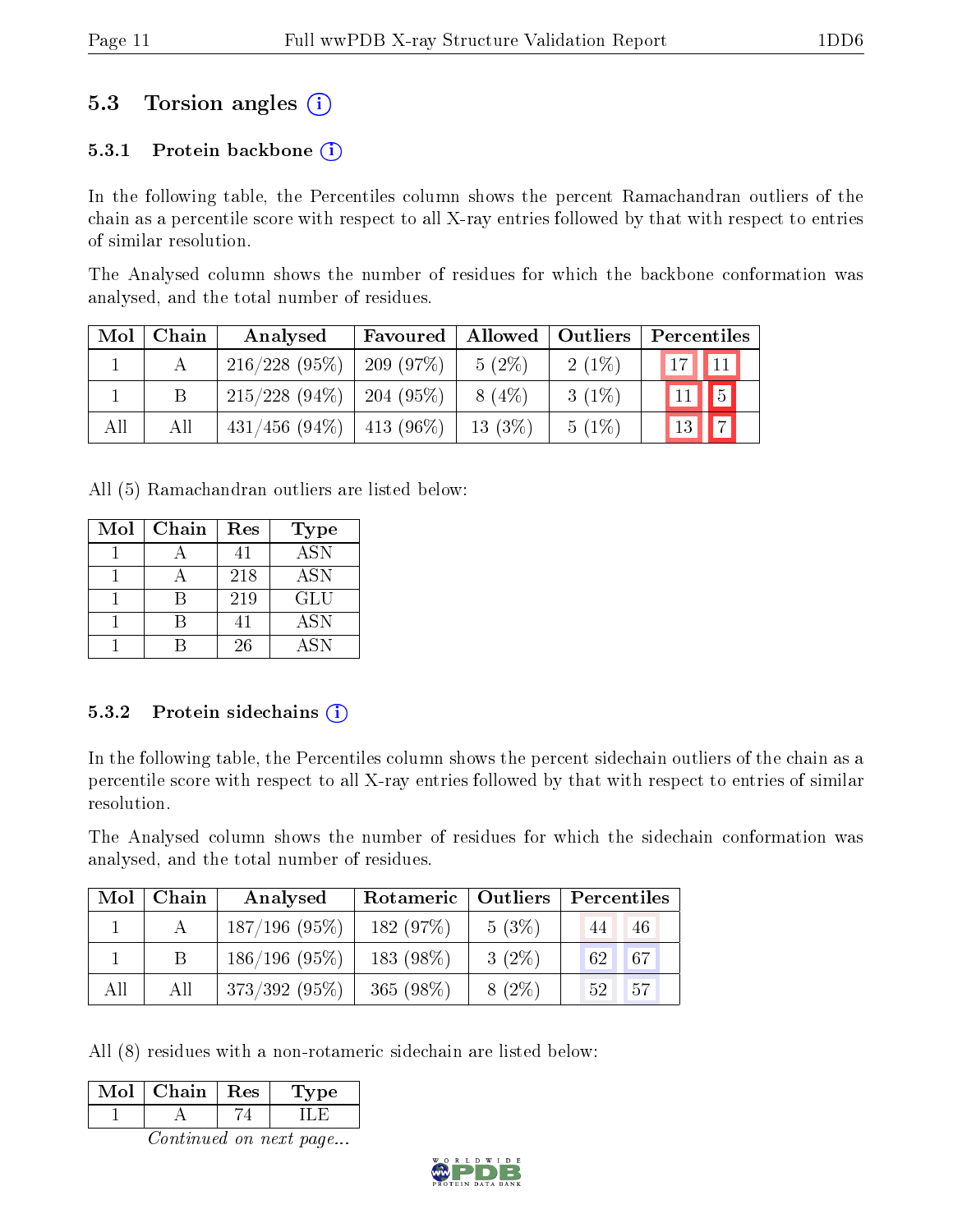Continued from previous page...

| Mol | Chain | Res | <b>Type</b> |
|-----|-------|-----|-------------|
|     |       | 109 | <b>ASP</b>  |
|     | А     | 122 | <b>ASN</b>  |
|     |       | 143 | <b>ASN</b>  |
|     |       | 181 | <b>LYS</b>  |
|     | R     | 104 | GLU         |
|     | В     | 143 | <b>ASN</b>  |
|     |       | 172 | <b>ASN</b>  |

Some sidechains can be flipped to improve hydrogen bonding and reduce clashes. All (3) such sidechains are listed below:

| Mol | Chain | Res | Type |
|-----|-------|-----|------|
|     |       |     | - 11 |
|     |       |     |      |
|     |       | 172 |      |

#### $5.3.3$  RNA  $(i)$

There are no RNA molecules in this entry.

#### 5.4 Non-standard residues in protein, DNA, RNA chains (i)

There are no non-standard protein/DNA/RNA residues in this entry.

#### 5.5 Carbohydrates (i)

There are no carbohydrates in this entry.

#### 5.6 Ligand geometry  $(i)$

Of 8 ligands modelled in this entry, 4 are monoatomic - leaving 4 for Mogul analysis.

In the following table, the Counts columns list the number of bonds (or angles) for which Mogul statistics could be retrieved, the number of bonds (or angles) that are observed in the model and the number of bonds (or angles) that are defined in the Chemical Component Dictionary. The Link column lists molecule types, if any, to which the group is linked. The Z score for a bond length (or angle) is the number of standard deviations the observed value is removed from the expected value. A bond length (or angle) with  $|Z| > 2$  is considered an outlier worth inspection. RMSZ is the root-mean-square of all Z scores of the bond lengths (or angles).

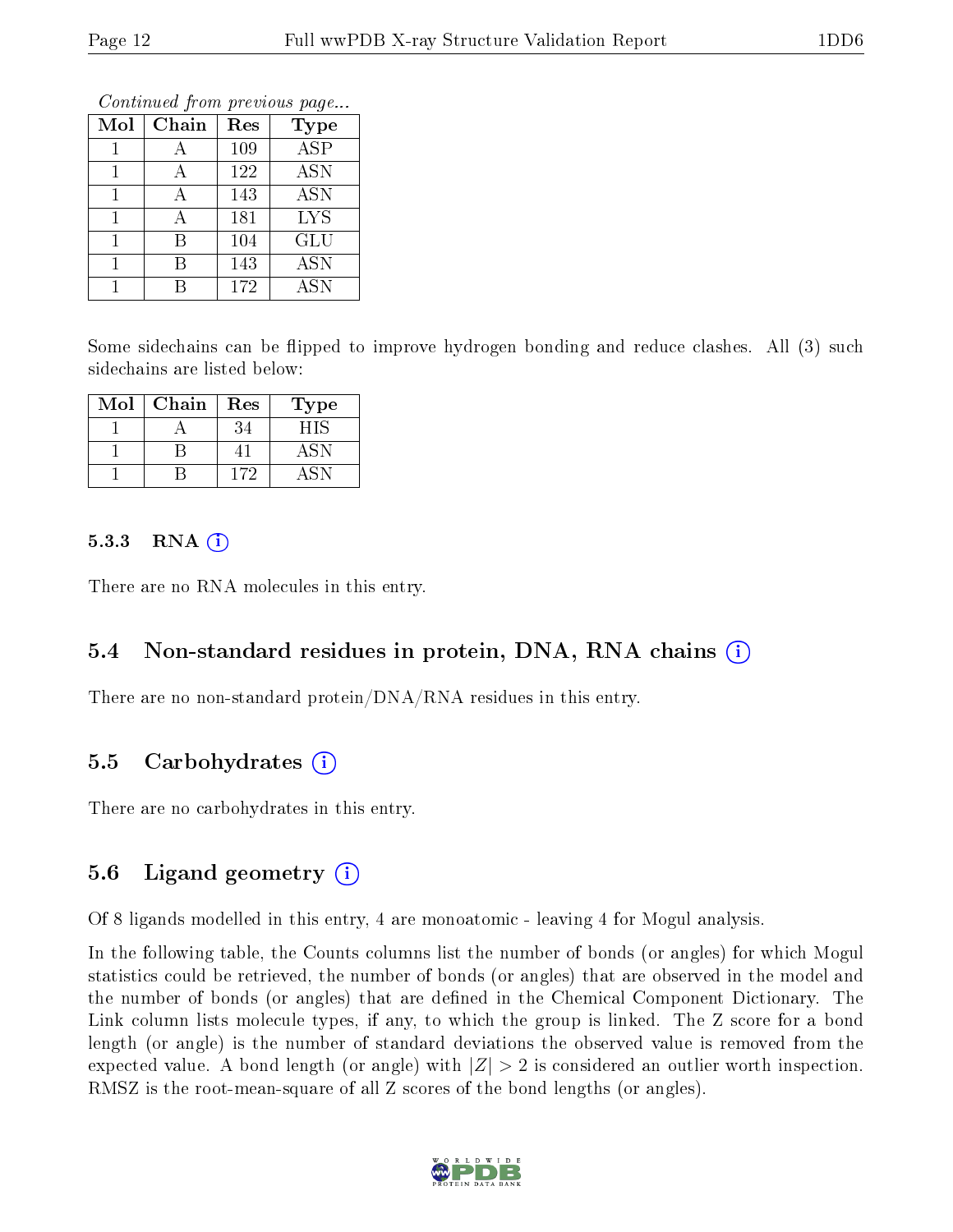| Mol            |                 | Chain | Res    | Link | <b>Bond lengths</b> |      |             | Bond angles |      |             |
|----------------|-----------------|-------|--------|------|---------------------|------|-------------|-------------|------|-------------|
|                | <b>Type</b>     |       |        |      | $\mathrm{Counts}$   | RMSZ | # $ Z  > 2$ | Counts      | RMSZ | # $ Z  > 2$ |
| 4              | MCI             | Β     | 551[A] |      | 25,31,31            | 3.87 | (28%)       | 17,41,41    | 2.55 | 3(17%)      |
| 4              | MCI             | А     | 550    | 3    | 25,31,31            | 3.92 | 8(32%)      | 17,41,41    | 2.42 | 4(23%)      |
| 4              | MCI             | B     | 551[B] |      | 25,31,31            | 3.77 | (28%)       | 17,41,41    | 2.58 | 4(23%)      |
| $\overline{2}$ | SO <sub>4</sub> | Α     | 501    |      | 4,4,4               | 0.48 |             | 6.6.6       | 0.29 |             |

In the following table, the Chirals column lists the number of chiral outliers, the number of chiral centers analysed, the number of these observed in the model and the number defined in the Chemical Component Dictionary. Similar counts are reported in the Torsion and Rings columns. '-' means no outliers of that kind were identified.

| Mol | $\mid$ Type $\mid$ | Chain | Res    | Link | $\mid$ Chirals | <b>Torsions</b>                | Rings |
|-----|--------------------|-------|--------|------|----------------|--------------------------------|-------|
|     | MCI                |       | 551[A] |      |                | $7/15/27/27$   0/3/3/3         |       |
|     | MCI                |       | 550    |      |                | $\frac{5}{15/27/27}$   0/3/3/3 |       |
|     | MCI                |       | 551[B] |      |                | $8/15/27/27$   0/3/3/3         |       |

| Mol            | Chain                   | Res                  | <b>Type</b>             | Atoms                        | Z     | Observed $(A)$    | $Ideal(\AA)$ |
|----------------|-------------------------|----------------------|-------------------------|------------------------------|-------|-------------------|--------------|
| $\overline{4}$ | $\, {\bf B}$            | 551[A]               | MCI                     | $C27-N26$                    | 14.95 | 1.47              | 1.28         |
| $\overline{4}$ | $\, {\bf B}$            | 551[B]               | MCI                     | $C27-N26$                    | 14.95 | 1.47              | 1.28         |
| $\overline{4}$ | $\bf{A}$                | 550                  | $\overline{\text{MCI}}$ | $\overline{C27}$ -N26        | 14.17 | 1.46              | 1.28         |
| $\overline{4}$ | А                       | 550                  | MCI                     | $\overline{\text{C41}}$ -N38 | 8.99  | 1.42              | 1.33         |
| $\overline{4}$ | $\overline{\mathrm{B}}$ | 551[A]               | $\overline{\text{MCI}}$ | $C41-N38$                    | 7.15  | $\overline{1.40}$ | 1.33         |
| $\overline{4}$ | $\overline{B}$          | 551[B]               | MCI                     | C41-N38                      | 6.46  | 1.40              | 1.33         |
| $\overline{4}$ | $\bf{A}$                | 550                  | MCI                     | N44-N43                      | 5.67  | 1.43              | 1.30         |
| $\overline{4}$ | $\, {\bf B}$            | 551 B                | $\overline{\text{MCI}}$ | $N44-N43$                    | 5.59  | 1.43              | 1.30         |
| $\overline{4}$ | $\, {\bf B}$            | 551[A]               | MCI                     | N44-N43                      | 5.22  | 1.42              | 1.30         |
| $\overline{4}$ | $\bf{A}$                | 550                  | $\overline{\text{MCI}}$ | N44-N38                      | 4.99  | 1.44              | 1.34         |
| $\overline{4}$ | $\, {\bf B}$            | 551[A]               | MCI                     | N44-N38                      | 4.48  | $1.43\,$          | 1.34         |
| $\overline{4}$ | $\, {\bf B}$            | 551[A]               | MCI                     | C31-C27                      | 3.65  | 1.52              | 1.47         |
| $\overline{4}$ | $\, {\bf B}$            | $\overline{551}$ [B] | $\overline{\text{MCI}}$ | $C31-C27$                    | 3.65  | 1.52              | 1.47         |
| $\overline{4}$ | $\, {\bf B}$            | 551[B]               | MCI                     | N44-N38                      | 3.18  | 1.40              | 1.34         |
| $\overline{4}$ | $\overline{\mathrm{B}}$ | 551[A]               | $\overline{\text{MCI}}$ | $C28-C27$                    | 3.04  | 1.56              | 1.52         |
| $\overline{4}$ | $\, {\bf B}$            | 551[B]               | MCI                     | $C28-C27$                    | 3.04  | $1.56\,$          | 1.52         |
| $\overline{4}$ | $\bf{A}$                | 550                  | MCI                     | $C28-C27$                    | 2.86  | 1.56              | 1.52         |
| $\overline{4}$ | $\bf{A}$                | 550                  | MCI                     | C37-N38                      | 2.77  | 1.52              | 1.47         |
| $\overline{4}$ | $\, {\bf B}$            | 551[A]               | MCI                     | $C1-C2$                      | 2.28  | 1.43              | 1.38         |
| 4              | $\, {\bf B}$            | 551[B]               | MCI                     | $\overline{C1}$ - $C2$       | 2.28  | 1.43              | 1.38         |
| $\overline{4}$ | $\bf{A}$                | 550                  | MCI                     | $C31-C27$                    | 2.25  | 1.50              | 1.47         |
| $\overline{4}$ | $\bf{A}$                | 550                  | MCI                     | $C1-C2$                      | 2.20  | 1.43              | 1.38         |

All (22) bond length outliers are listed below:

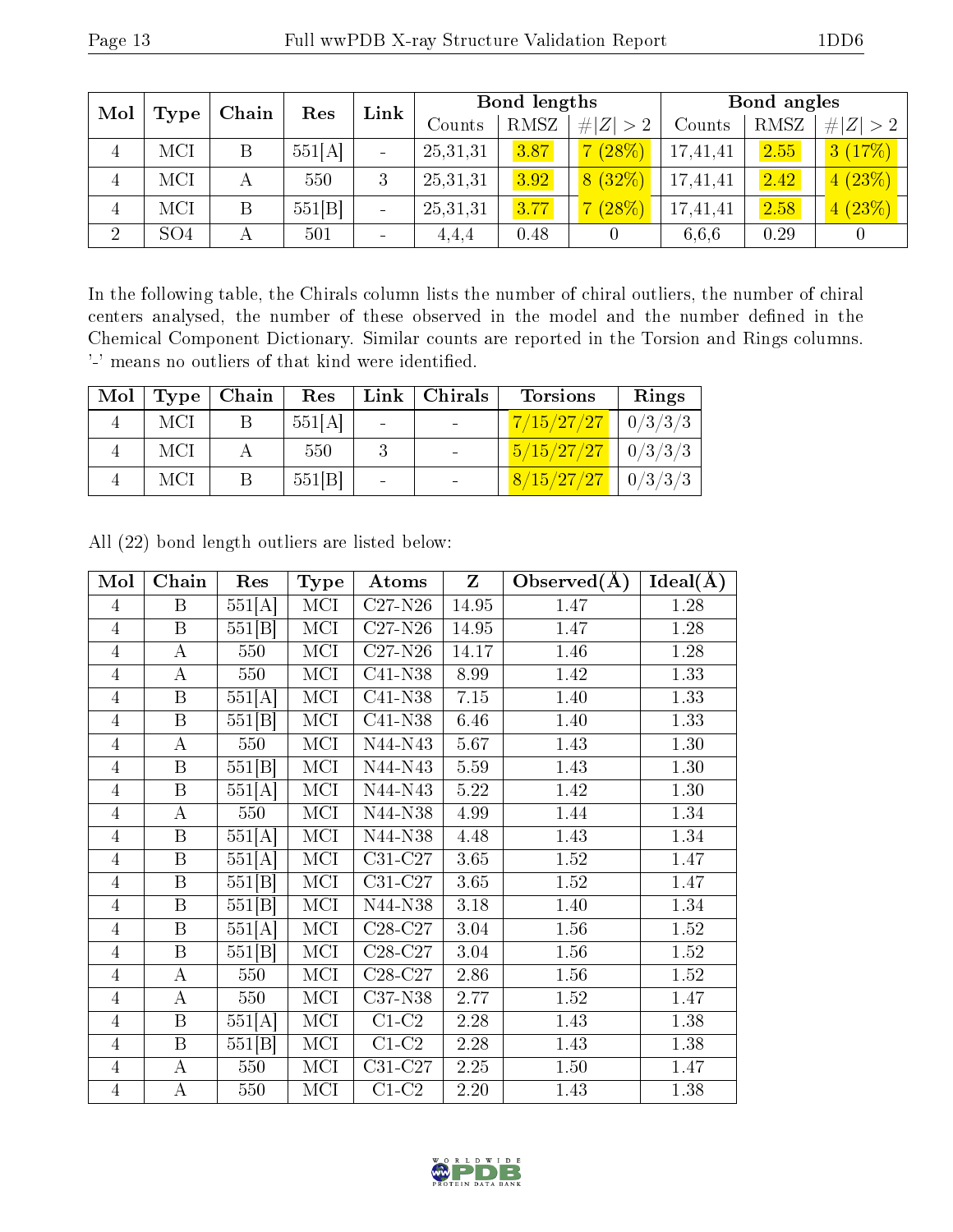|--|

| Mol | Chain | Res    | <b>Type</b> | Atoms                                             | Z       | Observed $(°)$ | $\text{Ideal}({}^o)$ |
|-----|-------|--------|-------------|---------------------------------------------------|---------|----------------|----------------------|
| 4   | Β     | 551[A] | MCI         | C41-N38-N44                                       | $-9.54$ | 98.68          | 108.17               |
| 4   | Β     | 551 B  | MCI         | C41-N38-N44                                       | $-9.39$ | 98.83          | 108.17               |
| 4   | A     | 550    | MCI         | C41-N38-N44                                       | $-8.34$ | 99.88          | 108.17               |
| 4   | А     | 550    | MCI         | C35-C37-N38                                       | 3.74    | 121.67         | 114.71               |
| 4   | Β     | 551[A] | MCI         | $C16-C19-S20$                                     | $-3.12$ | 108.22         | 114.36               |
| 4   | B     | 551[B] | MCI         | $C16-C19-S20$                                     | $-3.12$ | 108.22         | 114.36               |
| 4   | B     | 551 B  | MCI         | C <sub>35</sub> -C <sub>37</sub> -N <sub>38</sub> | $-2.41$ | 110.24         | 114.71               |
| 4   | B     | 551 A  | MCI         | $C31-C27-N26$                                     | $-2.39$ | 106.83         | 119.81               |
| 4   | B     | 551[B] | MCI         | C31-C27-N26                                       | $-2.39$ | 106.83         | 119.81               |
| 4   | А     | 550    | MCI         | O <sub>25</sub> -C <sub>23</sub> -N <sub>26</sub> | $-2.14$ | 118.58         | 123.87               |
| 4   | А     | 550    | MCI         | $C31-C27-N26$                                     | $-2.08$ | 108.55         | 119.81               |

All (11) bond angle outliers are listed below:

There are no chirality outliers.

| Mol            | Chain | Res    | Type | Atoms                                                             |
|----------------|-------|--------|------|-------------------------------------------------------------------|
| $\overline{4}$ | Β     | 551[A] | MCI  | C16-C23-N26-C27                                                   |
| $\overline{4}$ | B     | 551[A] | MCI  | $C31-C27-N26-C23$                                                 |
| $\overline{4}$ | B     | 551[A] | MCI  | C35-C37-N38-C41                                                   |
| $\overline{4}$ | B     | 551[B] | MCI  | C16-C23-N26-C27                                                   |
| $\overline{4}$ | Β     | 551[B] | MCI  | C31-C27-N26-C23                                                   |
| $\overline{4}$ | B     | 551[B] | MCI  | C34-C35-C37-N38                                                   |
| $\overline{4}$ | B     | 551 B  | MCI  | C35-C37-N38-N44                                                   |
| $\overline{4}$ | А     | 550    | MCI  | $C16-C23-N26-C27$                                                 |
| $\overline{4}$ | А     | 550    | MCI  | C31-C27-N26-C23                                                   |
| $\overline{4}$ | B     | 551[A] | MCI  | C2-C12-C13-C16                                                    |
| $\overline{4}$ | B     | 551 B  | MCI  | C <sub>2</sub> -C <sub>12</sub> -C <sub>13</sub> -C <sub>16</sub> |
| $\overline{4}$ | А     | 550    | MCI  | C35-C37-N38-C41                                                   |
| $\overline{4}$ | A     | 550    | MCI  | C12-C13-C16-C23                                                   |
| $\overline{4}$ | B     | 551[A] | MCI  | C12-C13-C16-C23                                                   |
| $\overline{4}$ | Β     | 551[B] | MCI  | C12-C13-C16-C23                                                   |
| $\overline{4}$ | B     | 551[A] | MCI  | $C13-C12-C2-C3$                                                   |
| $\overline{4}$ | B     | 551[B] | MCI  | $C13-C12-C2-C3$                                                   |
| $\overline{4}$ | B     | 551[A] | MCI  | $C13-C12-C2-C1$                                                   |
| $\overline{4}$ | Β     | 551[B] | MCI  | C13-C12-C2-C1                                                     |
| $\overline{4}$ | А     | 550    | MCI  | C2-C12-C13-C16                                                    |

All (20) torsion outliers are listed below:

There are no ring outliers.

1 monomer is involved in 3 short contacts:

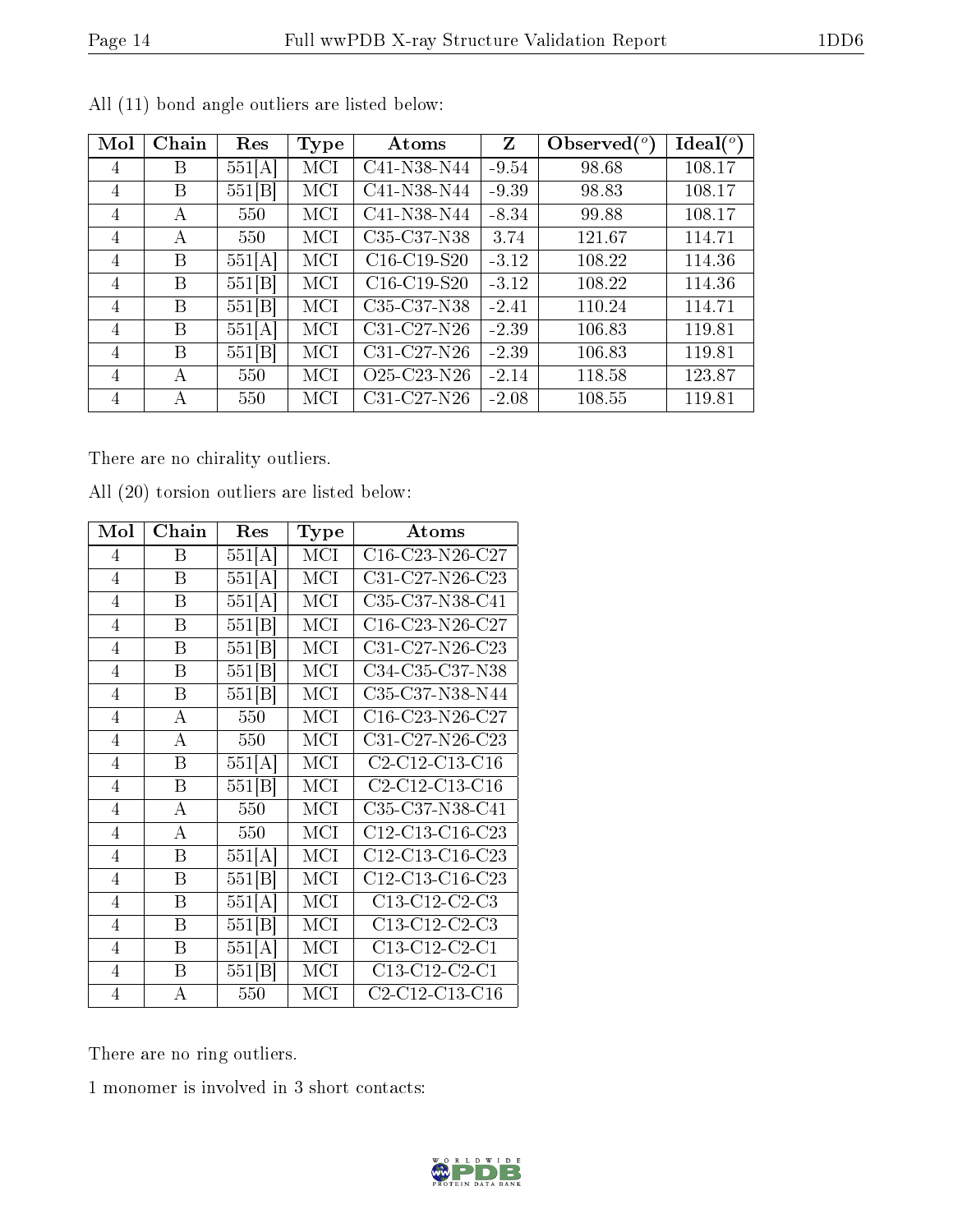|  |     |       | Mol   Chain   Res   Type   Clashes   Symm-Clashes ' |
|--|-----|-------|-----------------------------------------------------|
|  | 550 | ∣ MCI |                                                     |

The following is a two-dimensional graphical depiction of Mogul quality analysis of bond lengths, bond angles, torsion angles, and ring geometry for all instances of the Ligand of Interest. In addition, ligands with molecular weight > 250 and outliers as shown on the validation Tables will also be included. For torsion angles, if less then 5% of the Mogul distribution of torsion angles is within 10 degrees of the torsion angle in question, then that torsion angle is considered an outlier. Any bond that is central to one or more torsion angles identified as an outlier by Mogul will be highlighted in the graph. For rings, the root-mean-square deviation (RMSD) between the ring in question and similar rings identified by Mogul is calculated over all ring torsion angles. If the average RMSD is greater than 60 degrees and the minimal RMSD between the ring in question and any Mogul-identified rings is also greater than 60 degrees, then that ring is considered an outlier. The outliers are highlighted in purple. The color gray indicates Mogul did not find sufficient equivalents in the CSD to analyse the geometry.



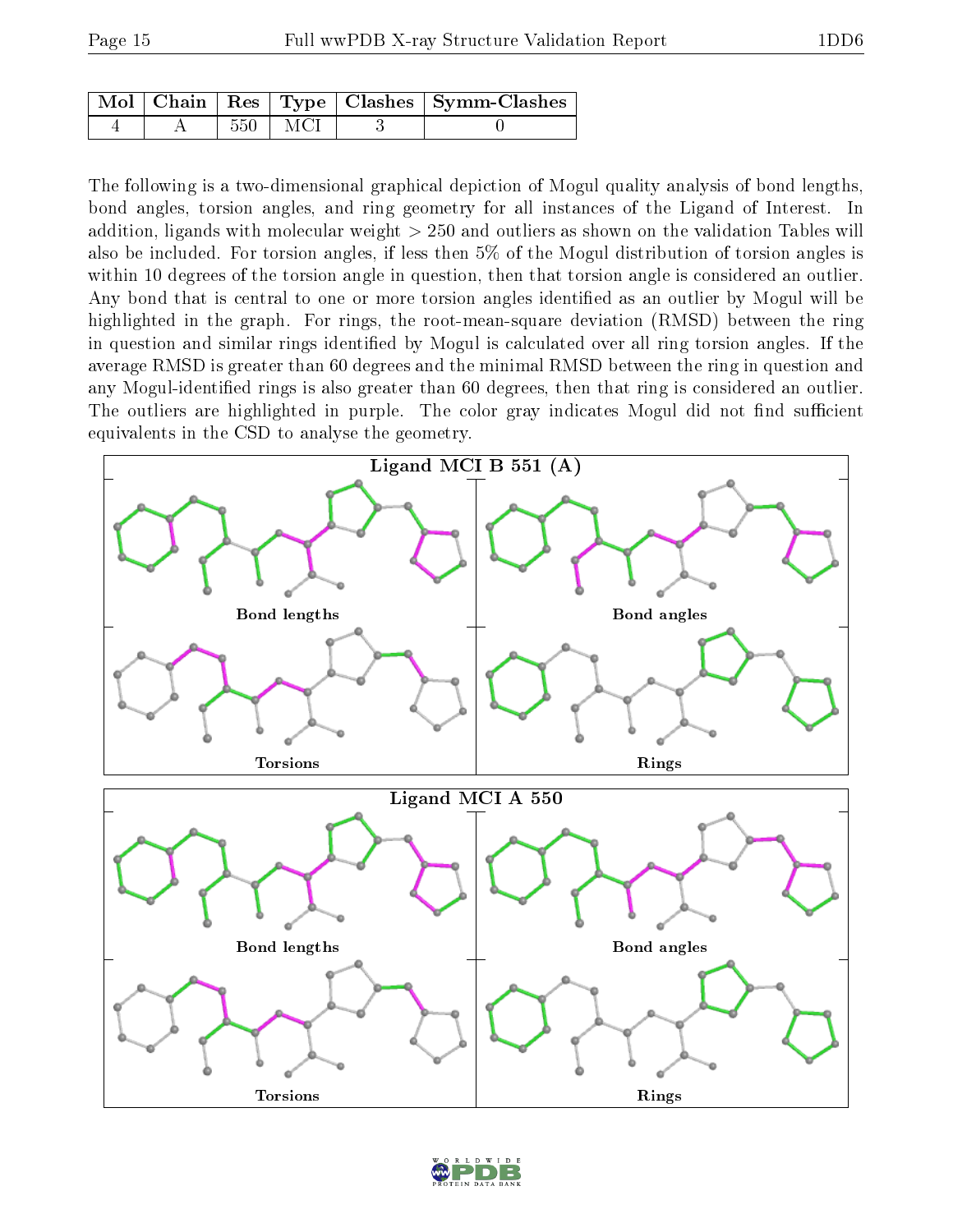

## 5.7 [O](https://www.wwpdb.org/validation/2017/XrayValidationReportHelp#nonstandard_residues_and_ligands)ther polymers (i)

There are no such residues in this entry.

## 5.8 Polymer linkage issues (i)

There are no chain breaks in this entry.